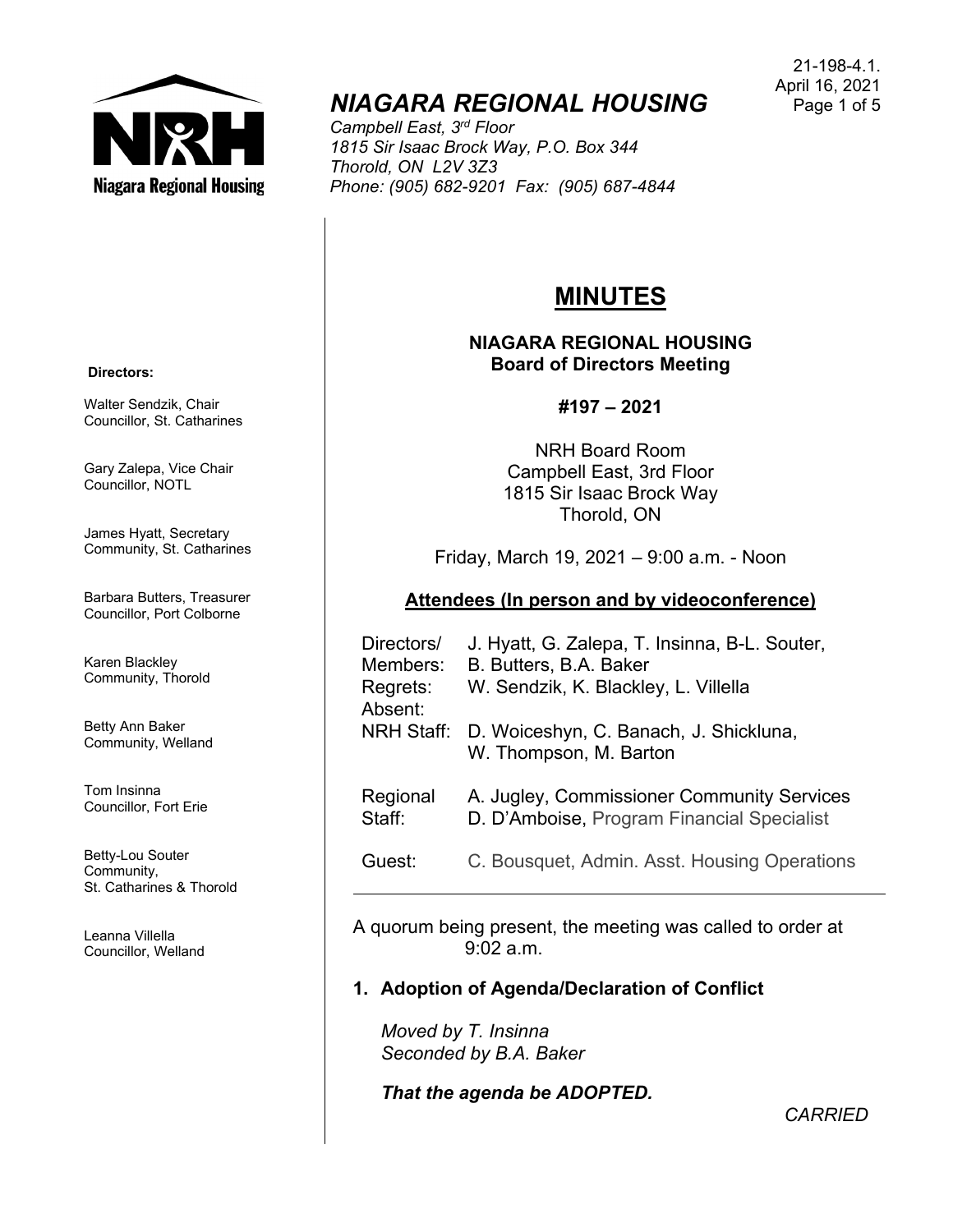No conflicts of interest were declared.

G. Zalepa, Vice Chair, acted as Chair and welcomed all to the meeting

#### **2. Consent Items**

*Moved by T. Insinna Seconded by B-L. Souter*

*That the following items be RECEIVED and/or APPROVED as stated:*

- *2.1. Minutes of the February 19, 2021 Meeting – 21-197-2.1. be APPROVED.*
- *2.2. Development Updates*
	- *2.2.1. Hawkins St. Budget Snapshot as of February 28, 2021 – 21-197-2.2.1. be RECEIVED for information.*
	- *2.2.2. Hawkins St. Development Report #16 – 21-197-2.2.2. be RECEIVED for information.*
	- *2.2.3. Victoria Ave. Budget Tracking as of February 28, 2021 – 21-197-2.2.3. be RECEIVED for information.*
	- *2.2.4. Victoria Ave. Construction Report #1 – 21-197-2.2.4. be RECEIVED for information.*
- *2.3. Tenant Advisory Committee Minutes – 21-197-2.3. be RECEIVED for information.*
- *2.4. Provider Advisory Committee Minutes – 21-197-2.4. be RECEIVED for information.*

*CARRIED*

A. Jugley joined the meeting.

# **3. Discussion Items**

3.1. COVID-19 Update

W. Thompson advised the Board regarding the process of providing assistance and transportation to enable vaccination appointments for the designated senior group. The seniors responded favourably for this opportunity.

A slide show presented to the Board, taken at the vaccination site, verified the positive responses by the attendees.

B.A. Baker spoke of the inclusion of the provider community.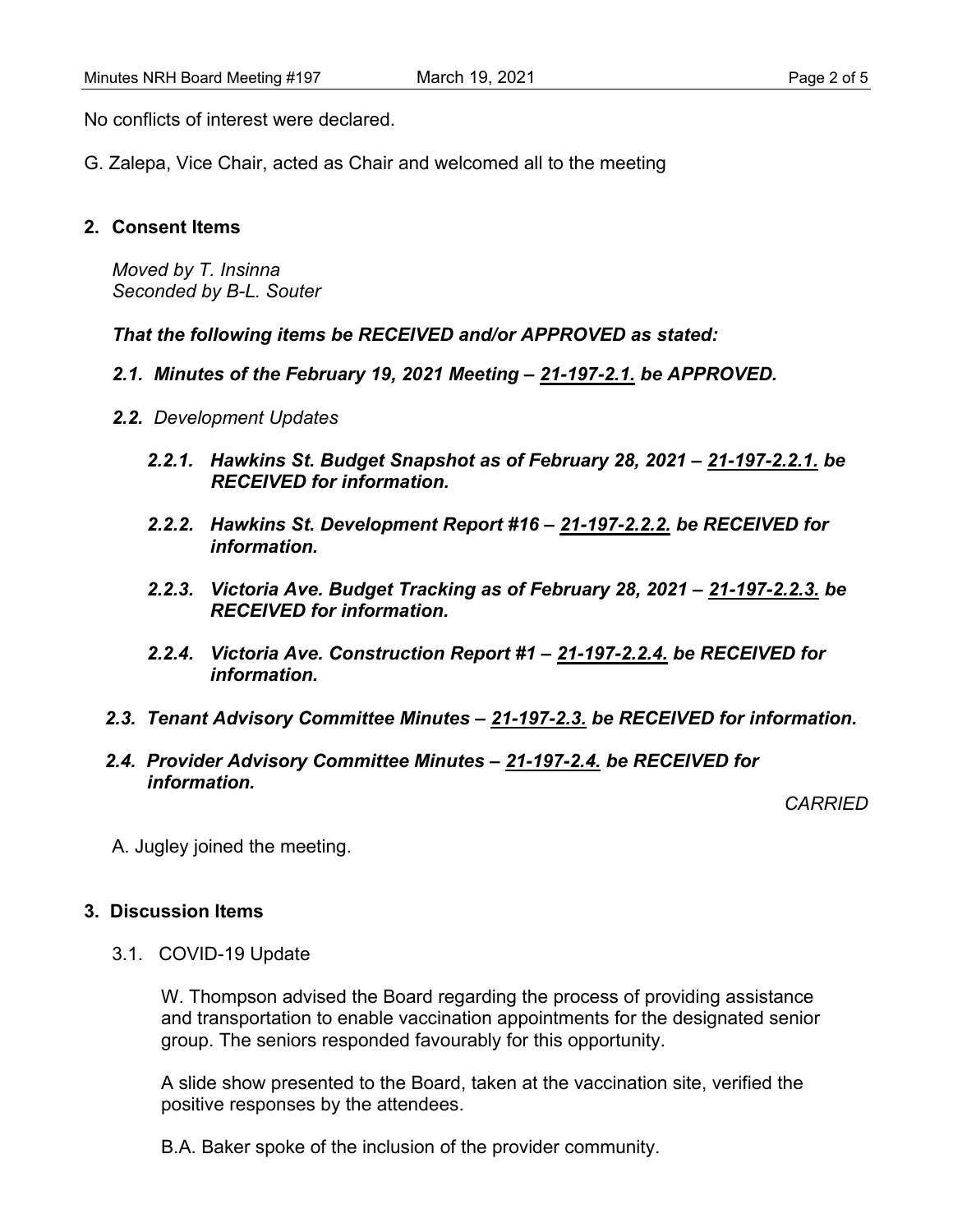J. Shickluna stated that all provider tenants were contacted, including the rent supplement tenants and those on the wait list.

The Chair thanked all involved for their efforts.

*Moved by B. Butters Seconded by B.A. Baker*

#### *That the Niagara Regional Housing Board of Directors RECEIVES the COVID-19 Update report for information.*

*CARRIED*

3.2. New Development Strategies and Funding Opportunities

C. Banach informed the Board that the application for Rapid Housing Initiative (RHI) has been put on hold, however the project is moving forward.

D. Woiceshyn confirmed the project was included in the multi-year 2021 Capital Budget Submission of the 10-Year capital Plan, and will be included in the 2022 CAMRA process for capital.

T. Insinna mentioned a potential development opportunity with the Ridgeway Lions Club.

*Moved by J. Hyatt Seconded by T. Insinna*

# *That the Niagara Regional Housing Board of Directors RECEIVES the New Development Strategies and Funding Opportunities verbal report for information.*

*CARRIED*

# 3.3. ASD Budget Adjustment

D. D'Amboise detailed the purpose of the report, specifically to obtain approval of the budget adjustment required to align the operating budget with the fully integrated model of Niagara's service delivery of social housing.

D. D'Amboise stated the report also seeks approval of the allocation of the assets and liabilities between NRH and the Niagara Region as outlined in Appendix 2.

An additional recommendation was entered into the motion, and following discussion, was amended during the meeting.

*Moved by B. Butters Seconded by T. Insinna*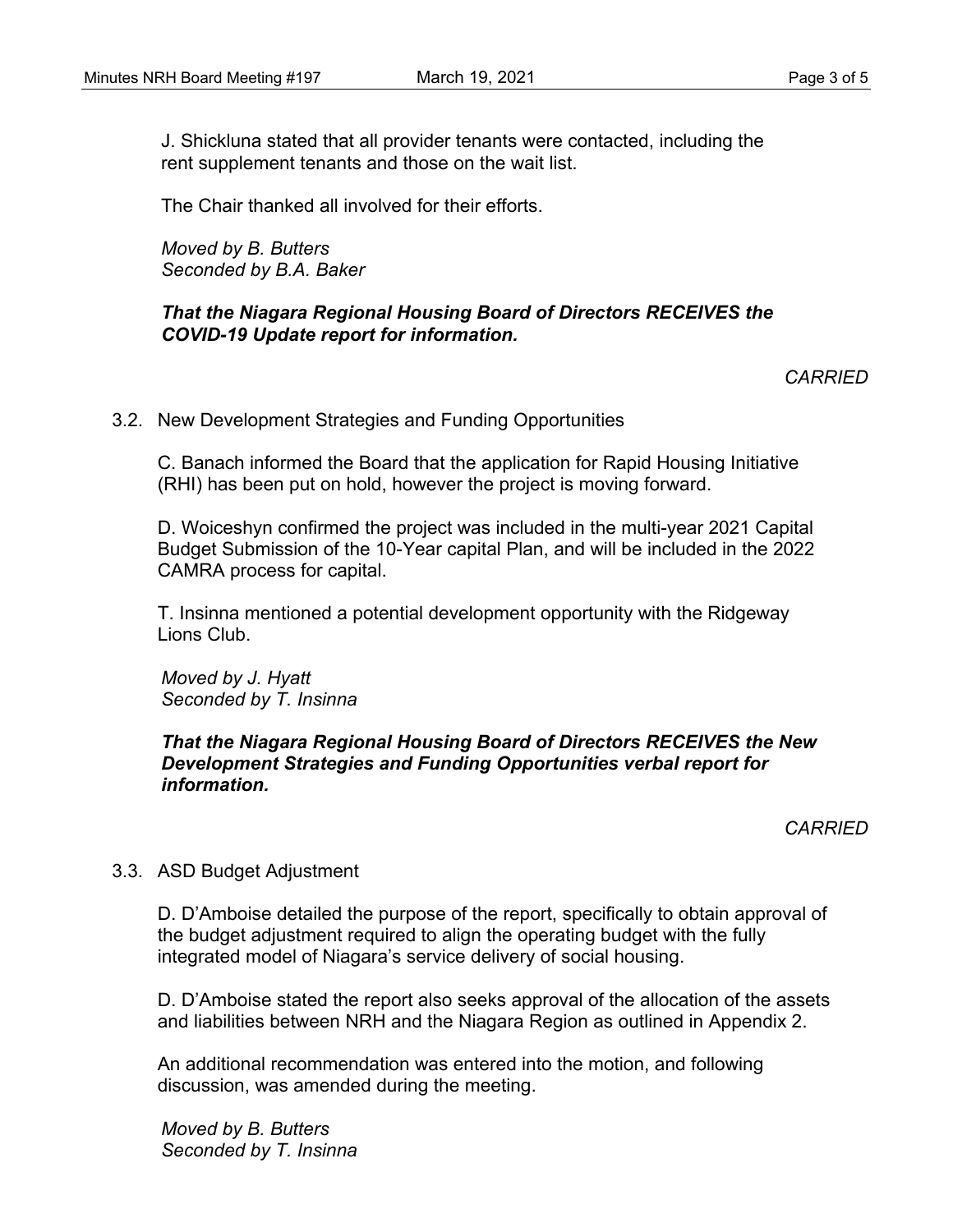- *1. That an adjustment to the previously adopted 2021 Regional Municipality of Niagara (Niagara Region) and Niagara Regional Housing (NRH) operating budgets in the amount of \$21,380,195 gross and \$13,422,715 net as outlined in appendix 1 BE APPROVED to allocate budgeted expenditures and revenues associated with service delivery of social housing from NRH to Niagara Region Community Services in alignment with the approved full integration model.*
- *2. That the allocation of assets and liabilities between Niagara Region and NRH with final balances determined as of May 30 2021 in alignment with the fully integrated model, as outlined in appendix 2, BE APPROVED.*
- *3. That the Niagara Regional Housing board RECOMMENDS to Niagara Regional Council that the Niagara Regional Housing Reserve be maintained for its current purpose of funding social housing program initiatives post ASD transition date.*
- *4. That this Report BE REFERRED to the Niagara Regional Council for Consideration.*

*CARRIED*

3.4. Strong Communities Rent Supplement Program Funding

J. Shickluna spoke about the necessity to continue this funding after its termination on March 21, 2023.

Discussion took place on the implications of the absence of this funding and opportunity to advocate for the vulnerable.

*Moved by B.A. Baker Seconded by T. Insinna*

- 1. **That the Niagara Regional Housing Board of Directors RECEIVES this report for information regarding the end of provincial funding for the Strong Communities Rent Supplement program.**
- 2. **That the Niagara Regional Housing Chief Executive Officer BE DIRECTED to send a letter on behalf of the Niagara Regional Housing Board of Directors to the Minister of Municipal Affairs and Housing (MMAH) advocating for a continuation of the Strong Communities Rent Supplement Program or replacement program funding.**
- 3. **That the Niagara Regional Housing Board of Directors FORWARD this report to the Public Health and Social Services Committee (PHSSC).**